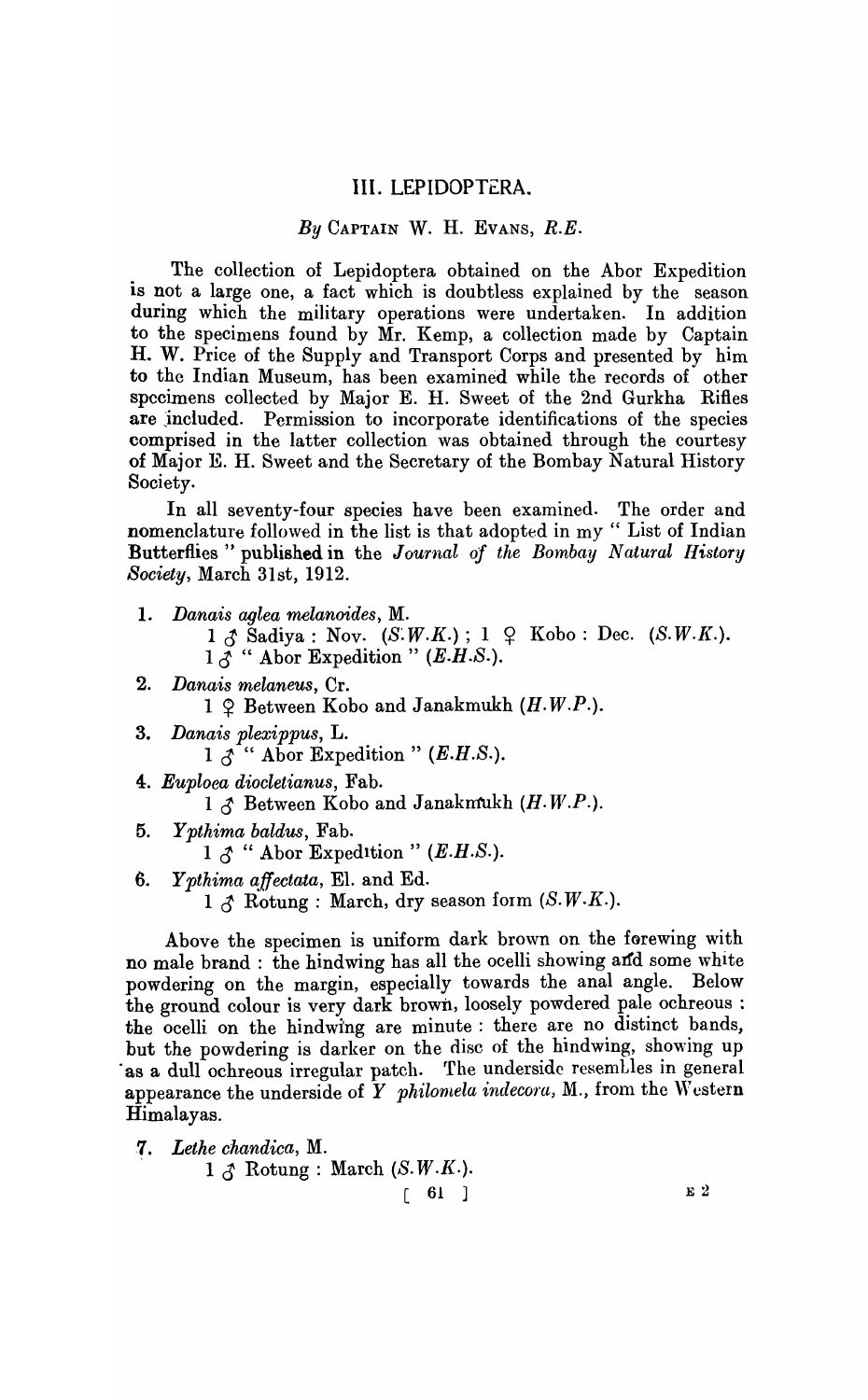| 62  | Records of the Indian Museum.<br>[VOL. VIII,                                                                                                           |
|-----|--------------------------------------------------------------------------------------------------------------------------------------------------------|
| 8.  | <i>Mycalesis perseoides khasia</i> , Evans.<br>$1 \circ \gamma$ " Abor Expedition," dry season form (E.H.S.).                                          |
| 9.  | Mycalesis visala, M.<br>$1 \nless \nless$ " Abor Expedition," dry season form $(E.H.S.).$                                                              |
| 10. | Mycalesis meda, Fab.                                                                                                                                   |
|     | 11. Melanitis leda ismene, Cr.<br>$3 \uparrow$ , $2 \uparrow$ "Abor Expedition," dry season forms (E.H.S.).                                            |
| 12. | Melanitis phedima bela, M.<br>$1 \uparrow$ " Abor Exped tion," dry season form $(E.H.S.).$                                                             |
| 13. | <i>Hestina nama</i> , Db.<br>$1 \upbeta$ " Abor Expedition " (E.H.S.).                                                                                 |
|     | 14. Stibochiona nicea, Gray.<br>$1 \text{ } \mathcal{J}$ Rotung : March (S.W.K.); $1 \text{ } \mathcal{Q}$ between Kobo and Janak-<br>mukh $(H.W.P.).$ |
|     | 15. Liminitis procris, Cr.<br>$1 \leq \dots \leq X$ obo : Dec. (S.W.K.).                                                                               |
|     | 16. Pantoporia zeroca, M.<br>$1 \uparrow$ Sadiya : Nov. (S.W.K.).                                                                                      |
| 17. | <i>Neptis hylas varmona</i> , M.<br>$1 \uparrow$ Dibrugarh : Nov. (S.W.K.).                                                                            |
| 18. | Neptis soma, M.<br>$2 \land$ Sadiya and Kobo : Nov. (S.K.W.).                                                                                          |
|     | 19. Neptis hordonia, Stoll.<br>$1 \mathcal{L}$ Kobo : Dec. (S.W.K.).                                                                                   |
|     | 20. Cyrestis thyodamas, Bdl.                                                                                                                           |

- $2 \text{ }\mathcal{S} \text{ }$  Sadiya: Nov. (S.W.K.). *21. Junonia iphita,* Cr.  $1 \uparrow$  Sadiya: Nov. (S.W.K.).
- *22. Vanessa indica,* Herbst.  $1 \leq$  Kobo: Dec. (S.W.K.).
- *23. Syrnbrenthia hipP9clus khasiana,* M.  $1 \land$  Sadiya : Nov. (S.W.K.).
- 24. Rhinopalpa polynice birmana, Fruh.  $4 \stackrel{?}{\circ}$  Kobo: Nov. and Dec. (S.W.K.); and between Kobo and Janakmukh (H.W.P.).

This insect is rare in Assam generally but seems common in the Abor country.

- *25. Hypolimnus 6lina,* L.  $1 \uparrow$  Between Kobo and Janakmukh (H.W.P.).
- *26. l(allima inachus,* Bdl.  $1 \text{ }\mathcal{J}$  Kebo; Dec. (S.W.K.);  $2 \text{ }\mathcal{J}$  between Kobo and Janakmukh  $(H.W.F.).$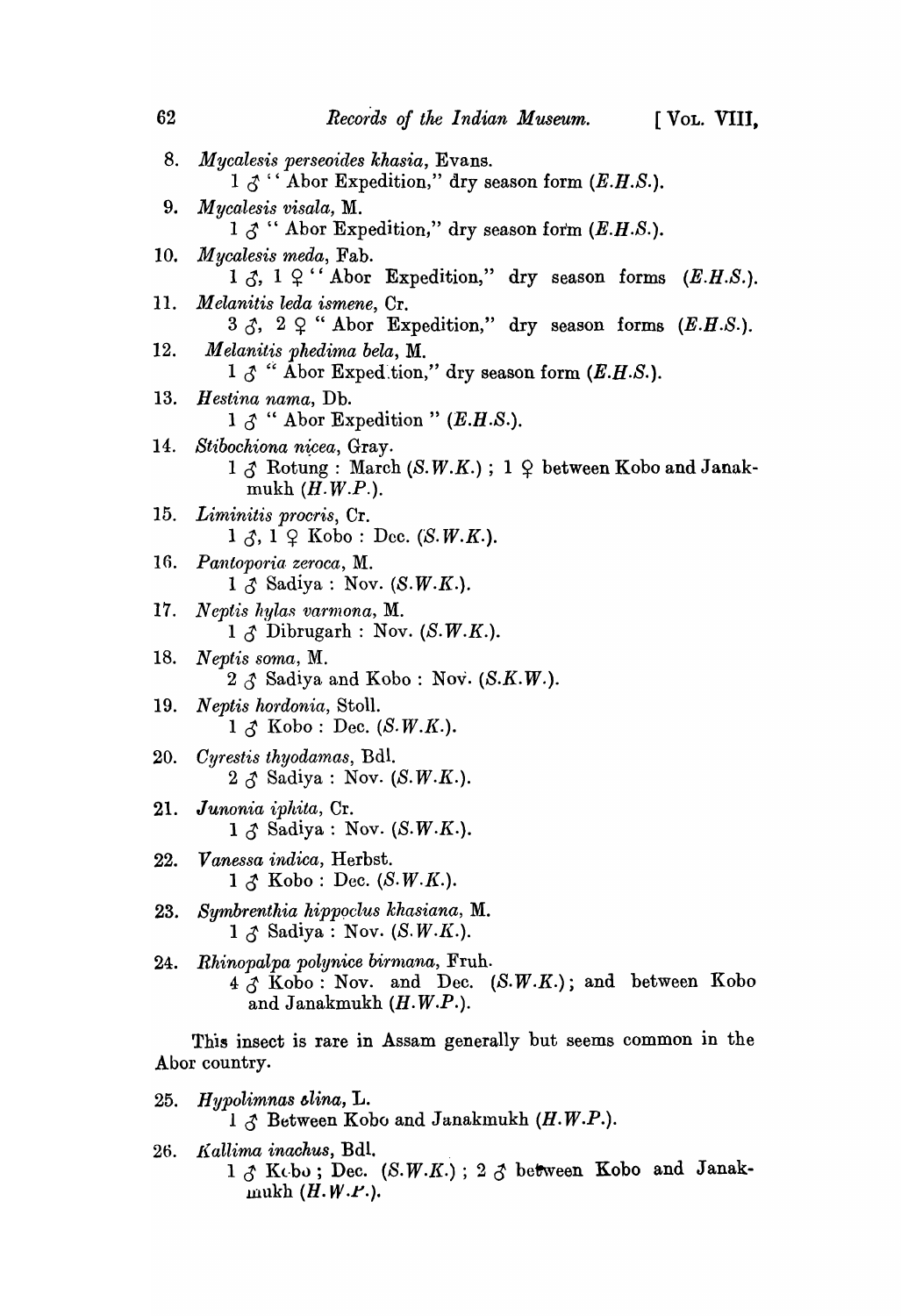1912.1

- 27. Cynthia erota, Fab.  $1 \uparrow$  Between Kobo and Janakmukh (H.W.P.). 28. Cirrhochroa aoris, Db.  $\Lambda$  " Abor Expedition " (E.H.S.); 1  $\Lambda$  Sadiya: Nov. 1.  $(S.W.K.)$ ; 1  $\varphi$  Rotung : Dec. (S.W.K.). 29. Argynnis hyperbius, Joh.  $1 \land$  Kobo: Dec. (S.W.K.);  $1 \circ$  Sadiya: Nov. (S.W.K.). 30. Pseudergolis wedah, Koll.  $3 \nless \n%$  Kobo: Nov. and Dec. and Sadiya: Nov. (S.W.K.). 31. Cethosia cyane, Dr.  $2 \land 1 \circ \text{Kobo}$ : Dec. (S.W.K.). 32. Cethosia biblis, Dr.  $1 \circ R$  Rotung : Dec. (S.W.K.). 33. Zemeros flegyas, Cr.  $2 \, \mathcal{J}$  " Abor Expedition " (E.H.S.); 1  $\mathcal{J}$  Sadiya: Nov. and 2  $\delta$  Rotung: Dec. and March  $(S.W.K.)$ . The specimens have the white apical spots well developed, showing a close resemblance to the race confucius, Fruh., from Southern Burma. Papilio philoxenus polycuctes, Db. 34.  $1 \uparrow$  Rotung to Renging (S.W.K.). 35. Papilio helenus, L.  $1 \n3$  " Abor Expedition " (E.H.S.);  $2 \n9$  between Kobo and Janakmukh  $(H.W.P.).$ Papilio polytes romulus, Cr. 36. 1  $\Lambda$ <sup>\*\*</sup> Abor Expedition " (E.H.S.). 37. Papilio memnon agenor, L. 1 Q form butlerianus, Roth., between Kobo and Janakmukh  $(H.W.P.).$ Papilio protenor euprotenor, Fruh. 38.  $1 \nsubseteq$  Sadiya : Nov. (S.W.K.). 39. Papilio paris, L.  $1 \oplus$  Between Kobo and Janakmukh  $(H.W.P.).$ 40. Leptocircus curius, Fab.  $1 \oplus$  Sadiya : Nov. (S.W.K.). 41. Delias aglaia, L.
	- $2 \uparrow$  Kobo : Dec. (S.W.K.).
- 42. Pieris canidia, Spaw.  $1 \uparrow$  Kobo : Dec. (S.W.K.).
- 43. A pias lalage, Db.  $1 \nightharpoonup$  " Abor Expediti n " (E.H.S.);  $1 \nightharpoonup$  Sadiya: Nov.,  $3 \nightharpoonup$  Rotung: Dec. and  $1 \nightharpoonup$  Kobo: Dec. (S.W.K.).
- Dercas verhueli doubledayi, M. 44.  $1 \uparrow$  Rotung : March (S.W.K.).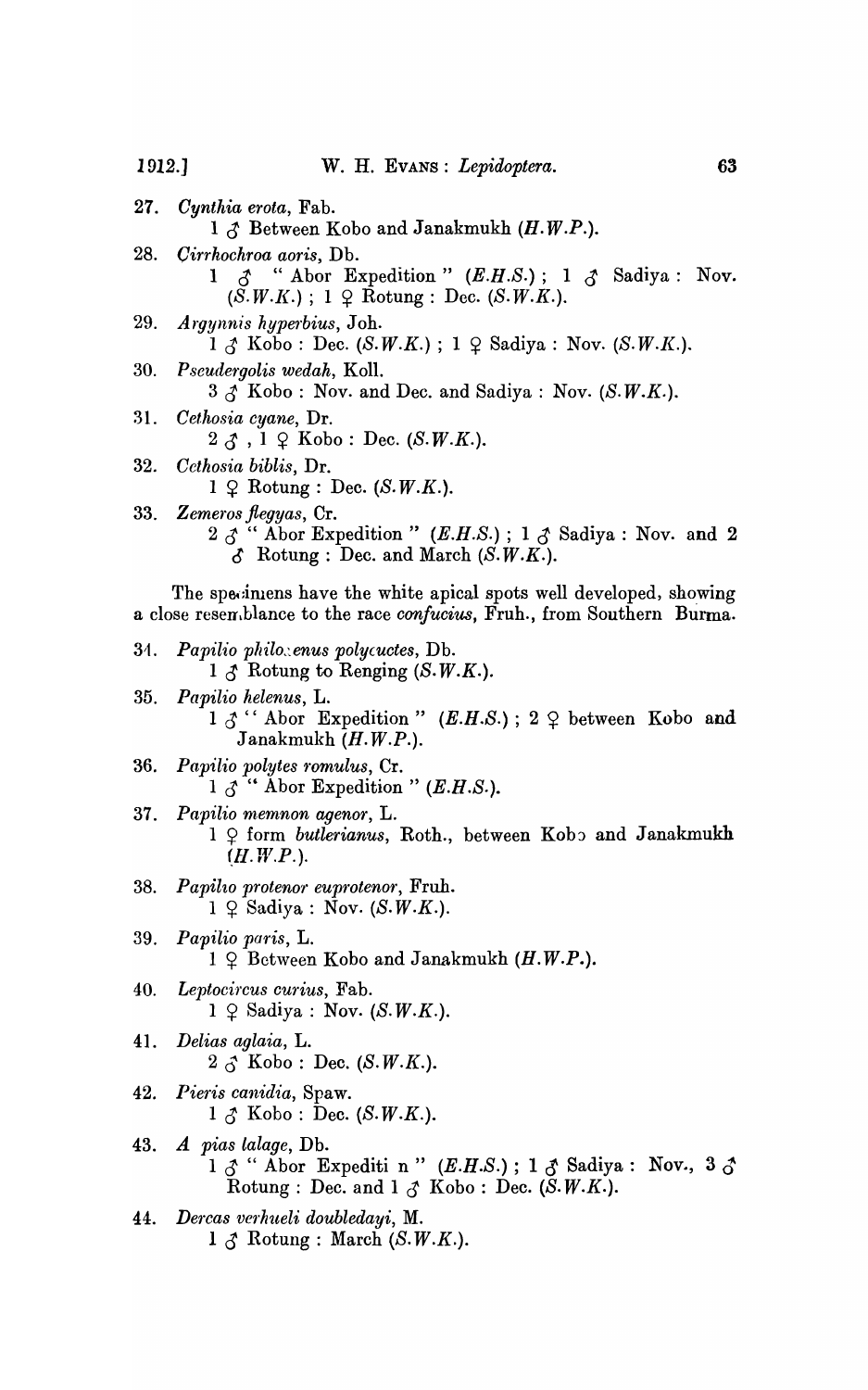- *45. Oatopsilia {lorella,* Fab.  $1 \nightharpoonup$  Sadiya: Nov. (S.W.K.).
- 4~. *Colias jieldii,* Men.  $2 \nsubseteq$  near Kalek, 2,500 ft., March (S.W.K.).

The specimens from the locality should be true *fieldii*, but are small and dull resembling the western *edusina,* But., more than the Chinese *fie'dii,* Men.

- *47. Terf,as hecabe,* L.  $3 \uparrow$  Kobo: Dec. and  $1 \uparrow$  Sadiya: Nov., dry season forms  $(S.W.K.).$ *48. Te1·ias silhetana,* Wall.  $1 \nsubseteq$  Kobo: Dec., dry season form  $(S.W.K.).$
- *49. H ebomoia glaucippe,* L.  $1 \nsubseteq$  Between Kobo and Janakmukh  $(H.W.P.).$
- *50. Pareronia avatar,* M.  $1 \land$  " Abor Expedition " (*E.H.S.*).
- 51. *Neopithecops zalmora:,* But.  $2 \land$  Rotung: Dec. and March (S.W.K.).
- *52. Cyaniris transpecta,* M.
	- $1 \uparrow$  Sadiya : Nov. and  $2 \uparrow$ ,  $1 \uparrow$  Kobo : Dec. (S.W.K.).
- *53. Oyaniris dilecta,* M.  $1 \uparrow$  Rotung: Dec. (S.W.K.).
- *54. Oyaniris limbata placida,* de N.  $2 \uparrow$  Kobo: Dec., dry season forms (S.W.K.).
- *55. Oatochrysops strabo,* Fab.  $1 \mathcal{L}$  Kobo: Dec. (S.W.K.).
- *56. Oastalius rosimon,* Fab.  $2 \text{ } \text{ } \text{ } \text{ } 3 \text{ } \text{ } 2 \text{ } \text{ } 3 \text{ } \text{ } 5 \text{ } \text{ } 5 \text{ } \text{ } 6 \text{ } \text{ } 7 \text{ } \text{ } 8 \text{ } \text{ } \text{ } 9 \text{ } \text{ } \text{ } 1 \text{ } \text{ } \text{ } \text{ } 2 \text{ } \text{ } \text{ } 4 \text{ } \text{ } 6 \text{ } \text{ } 1 \text{ } \text{ } 2 \text{ } \text{ } 5 \text{ } \text{ } 6 \text{ } \text{ } 1 \text{ } \text{ } 2 \$  $(E.H.S.).$
- *57. Oastalius elna,* Hew.  $1 \circ \delta$  Sadiya: Nov. and  $2 \circ \delta$ ,  $2 \circ \delta$  Kobo: Dec. (S.W.K.).
- *58. Lycaenesthes emolus,* God.  $1 \uparrow$  Sadiya: Nov. (S.W.K.).
- *59. N acaduba bhutea,* de N.  $1 \land$  Kobo: Dec. (S.W.K.).
- *60. Nacaduba nora,* Fd.  $1 \mathcal{L}$  Rotung: Dec. (S.W.K.).
- 61. *N acaduba noreia,* Fd.  $1 \uparrow$  Kobo: Dec. (S.W.K.).
- *62. Lampides bochus,* Cr.  $1 \oplus$  Sadiya : Nov. (S.W.K.).
- *63. Lam,pides elpis,* God.  $\overline{1}$   $\overline{0}$  Kobo: Dec., typical and  $1$   $\overline{0}$  Rotung: March (S.W.K.).